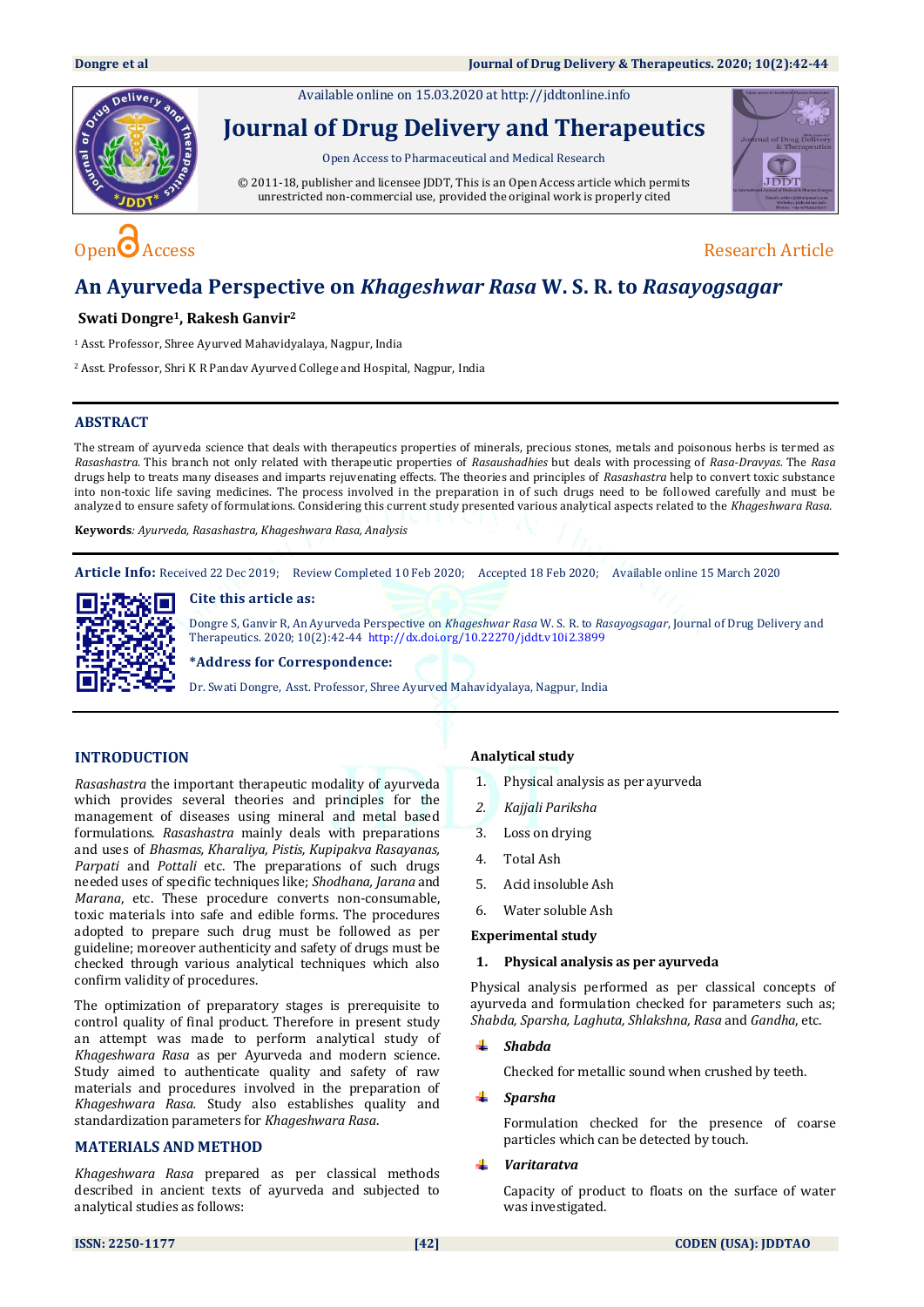#### *Nirdhuma*

Production of smoke observed when putting over the fire.

#### *Rekhapurnatva* ÷

Formulation was rubbed between thumb and index finger to observe properly of *Rekhapurnatva.*

#### ÷ *Rasa*

Formulation tested for its tasteless property.

#### *2. Kajjali Pariksha*

#### . *Rekhapurnatva*

*Kajjali* was rubbed in between thumb and index finger to check whether it was entered the furrows of finger or not.

#### a. *Varitaratva*

It should possess property of *Varitaratva* when puffed on the surface of water.

### *Nishchandratva*

*Kajjali* was rubbed on palm with a drop of water and was observed in bright sunlight for appearance of any shiny particle.

#### **Dongre** et al **Journal of Drug Delivery & Therapeutics. 2020; 10(2):42-44**

#### **3. Loss on Drying**

About 2 gm sample was dried at 1050C in a china dish, cooled in desiccator and weighed. Procedure repeated again until the constant weight and loss on drying was calculated as per standard formulae.

#### **4. Total Ash**

About 2 gm was incinerated at a temperature not exceeding 450oC, cooled and weighed. Procedure repeat till to get constant weight and total ash value was calculated.

### **5. Acid Insoluble Ash**

Ash of sample was treated with dil. HCL and insoluble matter was collected and washed with hot water then insoluble matter was transferred to original crucible dried on hot plate and ignited to constant weight, this gives percentage of acid insoluble ash.

#### **6. Water soluble Ash**

Ash of sample was treated with 25 ml of water then insoluble matter was collected on filter paper, washed and ignited for 15 minutes. The subtracted value provides percentage of water soluble ash as per standard formula.

#### **RESULTS AND DISCUSSION**

The observations made during study were reported in **Table 1**.

| S. No.         | <b>Parameters</b>  | <b>Observations/results</b> |
|----------------|--------------------|-----------------------------|
| $\mathbf{1}$   | <b>Shabda</b>      | Absence of metal particles  |
| $\overline{2}$ | Sparsha            | Smooth & Shalakshna         |
| 3              | Rupa               | <b>Black &amp; Lustrous</b> |
| 4              | Gandha             | Nirgandha                   |
| 5 <sup>1</sup> | Varitartva         | <b>Float on water</b>       |
| 6              | Rasa               | <b>Tasteless</b>            |
| $\overline{7}$ | Loss on drying     | 1.84%w/w                    |
| 8              | <b>Total Ash</b>   | 24.25%w/w                   |
| 9              | Acid insoluble Ash | $3.36\%$ w/w                |
| 10             | Water soluble Ash  | 2.37%w/w                    |

#### **Table 1: Analysis of** *Khageshwara Rasa*

*Khageshwara Rasa* is considered as *Kupipakvarasayana* prepared from *Parada*, *Gandhaka* and *Kasisa* along with *Bhavana* of *Arjuntwakakwath.* The findings of analytical study suggested following characteristics of *Khageshwara Rasa*:

#### *Shabda*

There were no free metal particles observed in *Kajjali*.

#### *Sparsha*

It indicates smoothness.

#### *Varitartva*

Study indicates low density of formulation so it can float on water.

#### *Rasa*

Tasteless; free from metallic taste as it should be like other metallic formulations.

#### *Gandha*

Formulation does not impart smell of sulphur or other metal means free from typical metallic characteristics.

The study on modern parameters indicates that it possess significant amount of ash since Total Ash Value was observed 24.25%w/w, the component of Acid Insoluble Ash was found to be more as compared to Water Soluble Ash. Loss on drying was found below 2 %w/w which indicates complete drying or free from moisture content which is important to restore shelf life of such formulations.